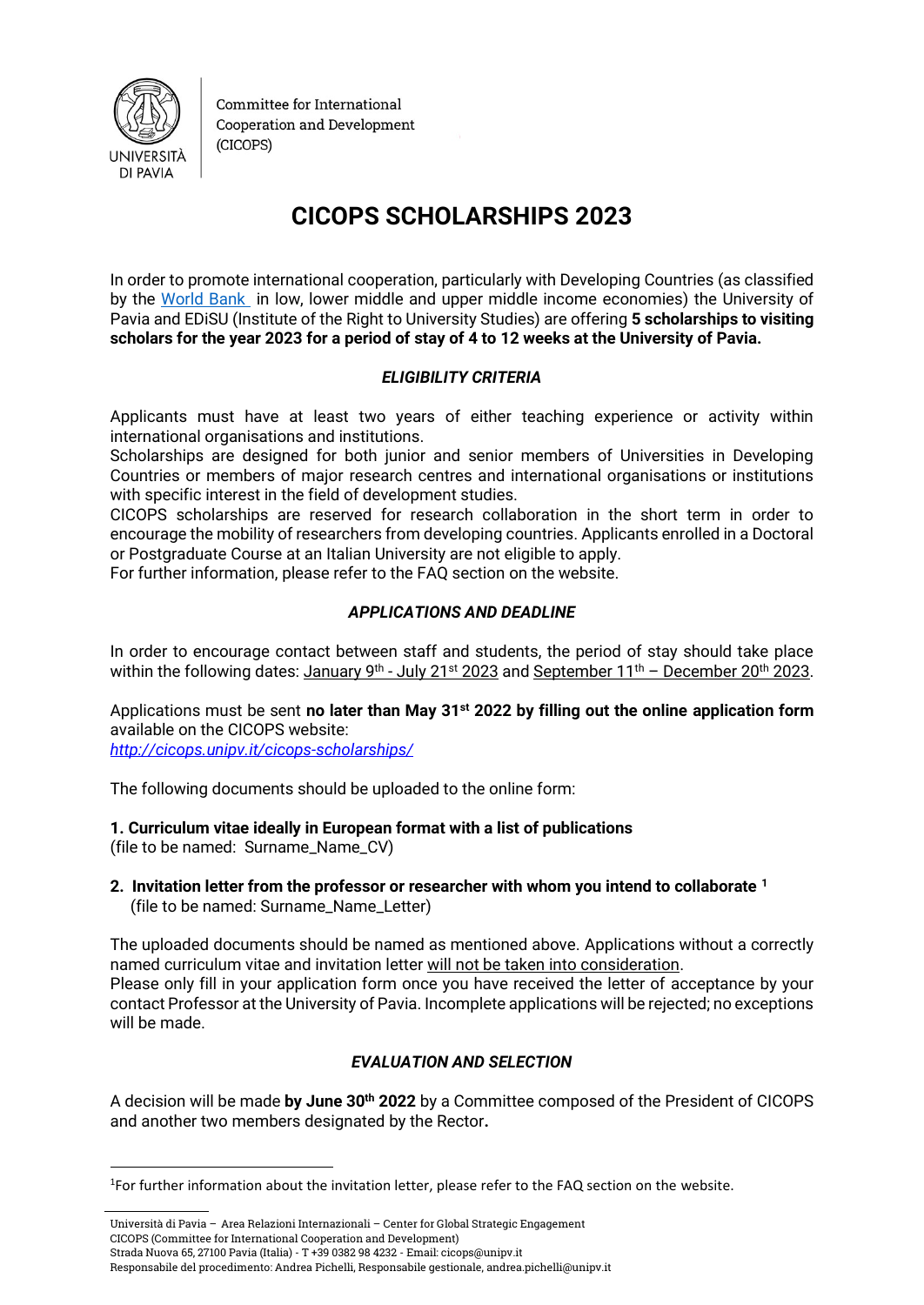

Committee for International Cooperation and Development (CICOPS)

In the issuing of the ranking, the Committee will take into account:

1) the scientific relevance of the proposed project, especially when integrated with similar projects developed by the University of Pavia;

2) the Curriculum Vitae of the candidate;

3) the fair distribution of grants between the department involved and the geographical regions of origin of the applicants.

In the case of scientific and professional value being equal, preference will be given to:

- applicants from lower income economies, according to the World Bank list.
- applicants employed by Universities/Institutions linked to the University of Pavia with a preexisting Cooperation Agreement *(See: Elenco Accordi UNIPV, link: <https://internazionale.unipv.eu/en/accordi-internazionali/>*
- applicants formally introduced to the Selection Committee by an Honorary Consul, member of the UCOI and UCOIM associations, linked to the University of Pavia with a Cooperation Agreement.

The Committee reserves the right to check the validity of declarations and supporting documents asking the submission of appropriate documentary evidence in original or certified copy. False statements may lead to exclusion from the selection process and/or the award of the scholarship.

### *TERMS AND CONDITIONS*

a) The scholarship includes travel, meals and accommodation expenses, health insurance policy and a contribution of 150.00 Euro (gross) per week.

b) Selected scholars must confirm acceptance of the scholarship and its conditions within 20 days of receipt of the email communication stating their successful application, together with the exact dates of their requested stay, and declaring to be in possession of the requisites that may be required by the health situation (e.g. green pass)".

The period of stay will be communicated to EDISU, which will book a single room at a university residence in Pavia. It being understood that the communicated period of stay cannot be subsequently modified without the consent of EDiSU. EDiSU reserves the right to make any changes to the terms and conditions of the accommodation that are made necessary by the health emergency situation.

c) If a candidate fails to confirm his/her acceptance, he/she loses the right to the scholarship that will be consequently awarded to the next applicant in the ranking. Changes to the planned program agreed upon the assignment of the scholarship will not be accepted.

d) Once the University of Pavia has received the declaration of acceptance of the scholarship, we will:

- send an invitation letter in support of the visa request (with prior arrangements and in special cases a contribution for visa issuing will be granted);
- book a return flight ticket (economy class);
- stipulate a health insurance policy and personal accident insurance;
- arrange accommodation at a University College for the period of stay in Pavia;
- provide a card for meals at University canteens;
- pay the contribution.

e) The hosting Department will guarantee access to all the necessary facilities for study and research activities (libraries, computer facilities, etc.).

CICOPS (Committee for International Cooperation and Development)

Strada Nuova 65, 27100 Pavia (Italia) - T +39 0382 98 4232 - Email: cicops@unipv.it

Responsabile del procedimento: Andrea Pichelli, Responsabile gestionale, andrea.pichelli@unipv.it

Università di Pavia – Area Relazioni Internazionali – Center for Global Strategic Engagement